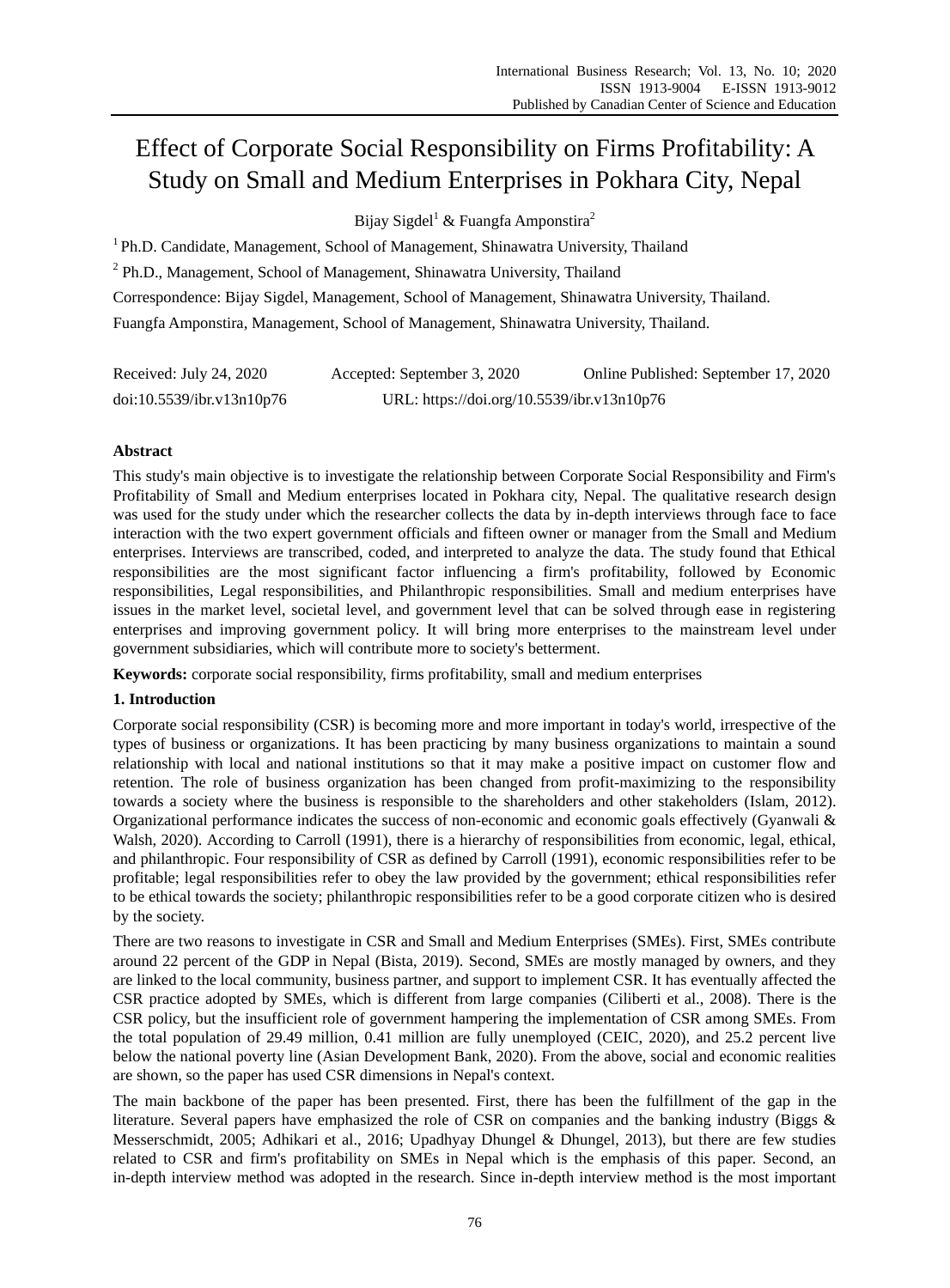and utilized instrumental tool for qualitative data collection (Guion et al., 2001; Milena et al., 2008). Finally, the paper's result can be used by managers or owners of SMEs to increase the firm's profitability by focusing more on ethical responsibilities.

The objective of the research is to determine the relationship between CSR and Firm's Profitability of Small and Medium enterprises in Pokhara city, Nepal. The paper follows the following pattern—first, the introduction of the research. Second, a literature review related to CSR and the firm's profitability. Third, a short description of the methodology. Fourth, results and discussion of the research. And Finally, conclusion and recommendation for future research.

#### **2. Literature review**

#### *2.1 Corporate Social Responsibilities Studies in Nepal*

Most of the studies related to Nepal's CSR practices mainly focus on the Banking sector (Chapagain, 2008; Rajbahak, 2016; Upadhyay Dhungel & Dhungel, 2013; Kafle & Tiwari, 2014). Biggs and Messerschmidt (2005) stated CSR's environmental responsibilities, like using products that are not harmful to the environment and the use of recycled fibers to manufacture handmade paper. Likewise, economic responsibilities can be fulfilled by developing an international market for the long-term growth and sustainability of the industry. Social responsibilities have been done as a code of conduct in CSR and fair trade as a result of long term socially responsible tradition in the handmade paper industry in Nepal. However, Adhikari et al. (2016) stated that CSR's economic domain includes profit earning, investment in increment, branding of the product, and customer satisfaction. The philanthropic domain includes charity and donation, poverty alleviation, Creation of employment. The economic domain includes pollution control, fair competition with the product's quality, and the right information about the product. The legal domain includes timely payment of tax to the government, complying with the rule of law to encourage the business community, and promoting pollution-free and environment-friendly business projects.

Furthermore, Chapagain (2008) reported that CSR could be used as the mean of increasing brand reputation, public image, and competitiveness of the business organization. CSR can be used for the long-term profitability of the business organization. Most of the managers have a positive view of CSR from both strategic and moral dimensions. Rajbahak (2016) revealed that whenever Nepal's commercial bank can demonstrate its good corporate social responsibility, then there will be a high chance of increasing employee determination, the firm's market value, and goodwill. However, Upadhyay Dhungel and Dhungel (2013) study found that CSR has not been made mandatory in Nepal, and all the banks are doing it involuntary basis. The major activities performed by banks in Nepal are aiding in education, training, healthcare, environment, games and sports, blood donation, sponsorship, etc. As stated in Chapagain (2010), both the financial and manufacturing sectors have a strong involvement with shareholders, customers, competitors, and government aspects of CSR but have weak involvement in the social aspect of CSR. CSR has been an ongoing trend that thinking has moved from philanthropy to competitive advantage and stakeholder relations of the organization.

In addition, Pant and Piansoongnern (2017) stated that organizations are providing donations in the flood, earthquake, and community welfare activities as a part of CSR. The CSR initiatives have been increasing the brand image, customer loyalty, support from stakeholders, and the company's market share. However, Baniya et al. (2019) stated that CSR perceptions are linked with benefits, comparative, and favorability, which affected CSR's true assessment. Finally, Kafle and Tiwari (2014) state the CSR involvement in the activities related to blood donation programs, sports, community support, health facilities, poverty alleviation, and the environment. However, there is limited research done on the relationship between CSR and firm profitability among SMEs in Nepal. So, this research will contribute to finding a link between CSR and firm's profitability among SMEs in Nepal.

## *2.2 CSR and Firm's Performance in SMEs*

Corporate Social responsibility can be defined as the organization management's practice to ensure that there should be a positive impact on society by generating employees and satisfying the customer need. In this study, Agyemang and Ansong (2017) stated that there is a significant and positive relationship between CSR activities and firm performance (Sales growth, profit growth, and Leverage) of SMEs in Ghana. However, Conesa et al. (2017) focus on the measures of five dimensions of CSR, which are (customers, suppliers, local community, employees, and environmental responsibility) and relationship with innovation and firm performance using structural equation modeling on Spanish SMEs. The effect of CSR on a firm's performance can be improved through an increase in innovation. In the context of Torugsa et al. (2012), the study focuses on the measure of three specific capabilities (stakeholder management, strategic proactivity, shared vision), proactive CSR, and financial performance (return on assets and net profit of sales) in SMEs using structural equation modeling with LISREL 8.8. There is a significantly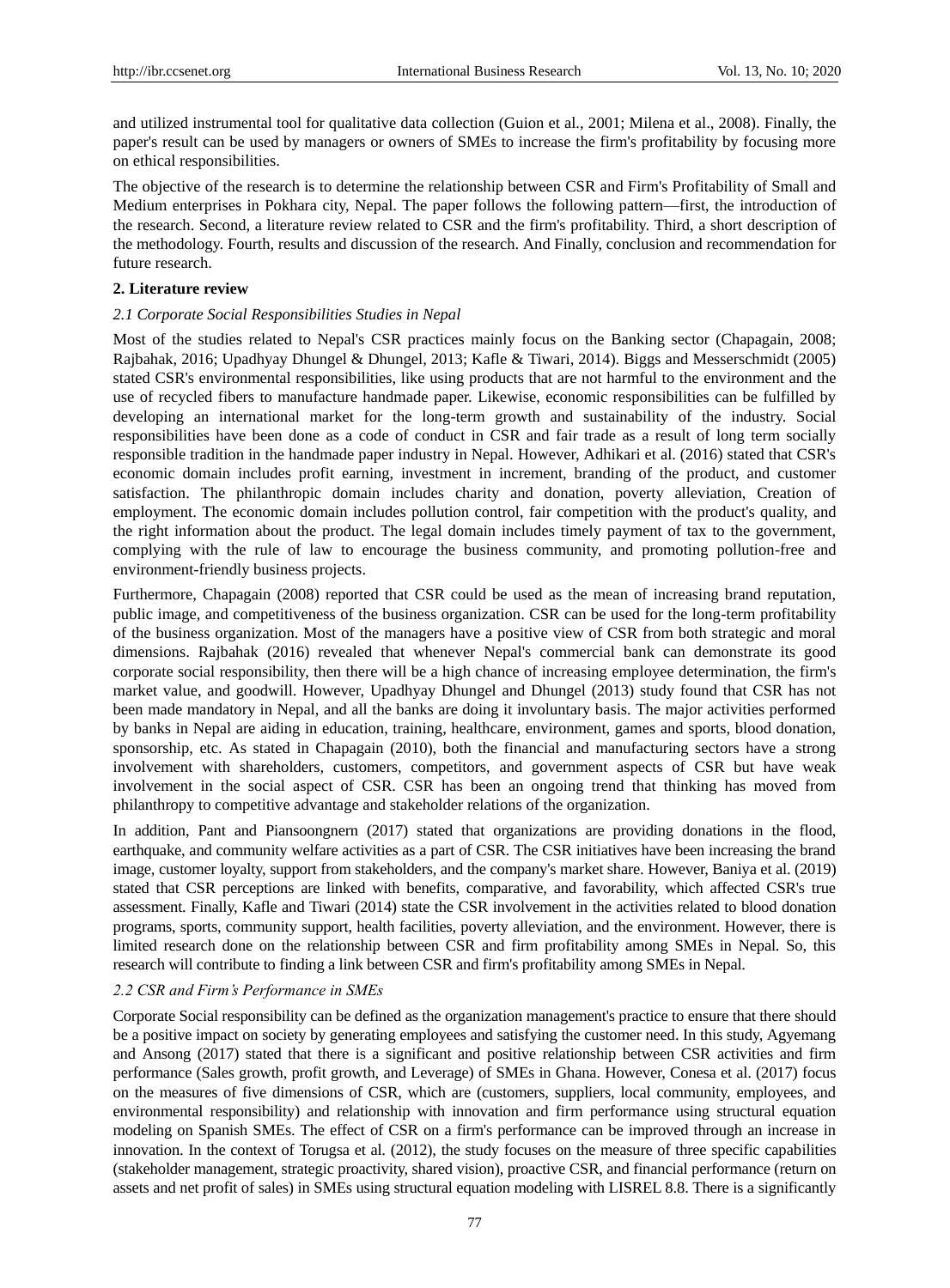positive relationship between proactive CSR and SME's financial performance.

Furthermore, Maldinado-Guzman et al. (2016) concluded that social, economic, and environmental components are good predictors of SMEs' social responsibility. If SMEs want to adopt social responsibility, then they should not only be thinking about the benefit of its clients, workers, employees, suppliers, and society but should focus on environmental well-being. It is pervasive that any business organization's main goal is to increase profit and accomplish its goals and objectives. Especially in SMEs, they use CSR to do so by showing a high level of social responsibility. There is a significant and positive relationship between CSR and business performance of the organization. Similarly, Yang et al. (2017) stated that there is a positive relationship between internal CSR and financial performance. The corporate's financial performance can be improved directly from safety and healthy work environment, developing employees' skills and career, providing good training of employees, and a safe working place.

Also, Gorondutse and Hilman (2014) study that there is a significant relationship between the commitment of business social responsibility and the small-scale industry's performance in Nigeria. Similarly, Choongo (2017) focuses on the measure of CSR (environmental and social) and firm performance (financial performance, corporate reputation, employee commitment). The two dimensions of CSR (environmental and social) significantly impact financial performance but partially significant with the organization's reputation and employee commitment. However, there has been limited research between CSR and firm performance among SMEs in Nepal that this research fulfilled.

#### *2.3 CSR in SMEs*

Corporate social responsibility is the concept that when a company earns some profit, there should be a contribution to society to develop both the society and the country. In the context of Sweeney (2007), CSR defined by SMEs is to conduct business responsibly and contribute towards the local community for its well-being. The most barrier mentioned by SMEs was financial constraints. SMEs' opportunities in the context of CSR are mentioned as follows: first, SMEs can easily build a good relationship with the customer, government, and community. Second, small firms are more flexible and provide a quick response to stakeholders' demand by implementing stakeholders' policies. As stated in Inyang (2013), SMEs' involvement in CSR is important to create economic growth, provide an opportunity for income in society, and promote private sector development and employment opportunities. There are several benefits of CSR engagement for SMEs, such as improvement in employee loyalty, positive impact in business growth, building healthy community relations, and profitability. SMEs' role is associated with employee initiatives, community development, environmental actions, consumerism, and supply chain requirements.

Furthermore, Coppa and Sriramesh (2013), most CSR activities in Italian SMEs, are employee empowerment and development, employee training, and employee welfare. The most important factor that motivates SMEs for CSR is an improvement in public welfare and long-term sustainability. The most important stakeholders for CSR communication are employees, customers, suppliers, and business partners. However, Amaeshi et al. (2016) stated that CSR activities among Sub Saharan African SME's efforts are beyond philanthropy. CSR practices are more valuable in such areas as there is a lack of public action and relation. CSR involvement among SMEs is carried in the marketplace, workplace, local community, and ecological environment.

Also, Nejati & Amran (2009), most of the companies are not reaping the benefits when conducting CSR activities, but they were continuing to do so for their values and belief. SMEs owners are engaged in environmentally friendly practices for well-being in association with customers, consumers, local community groups, suppliers, investors, and environmental groups. However, Perrini et al. (2007) show that large firms are more likely to report environmental management, controlling, and employment, but SMEs recognize the importance of the supply chain. SMEs and large firms still support community volunteering. It is further suggested that they should undertake more formal CSR strategies when there is a larger firm.

#### **3. Methodology**

The research involved qualitative research design (Bryman, 2016) and in-depth interviews (Guion et al., 2001; Milena et al., 2008) using face to face interaction. The research population was collected from Pokhara and Lekhnath Chamber of Commerce and Industry and Department of Cottage and Small industries to find out the registered Small and Medium Enterprises (SMEs). The research sample includes two higher-ranking experienced government officials and 15 SMEs owner or managers in Pokhara city, Nepal. The research sample was taken from (Creswell, 2016) where sample size varied from 5 to 25 persons. The item objective congruence (IOC test) was done using the expert before going to the field for data collection. The data were transcribed, coded, and interpreted to analyze the data. Most of the questionnaire was designed from (Carroll, 1991). Performance in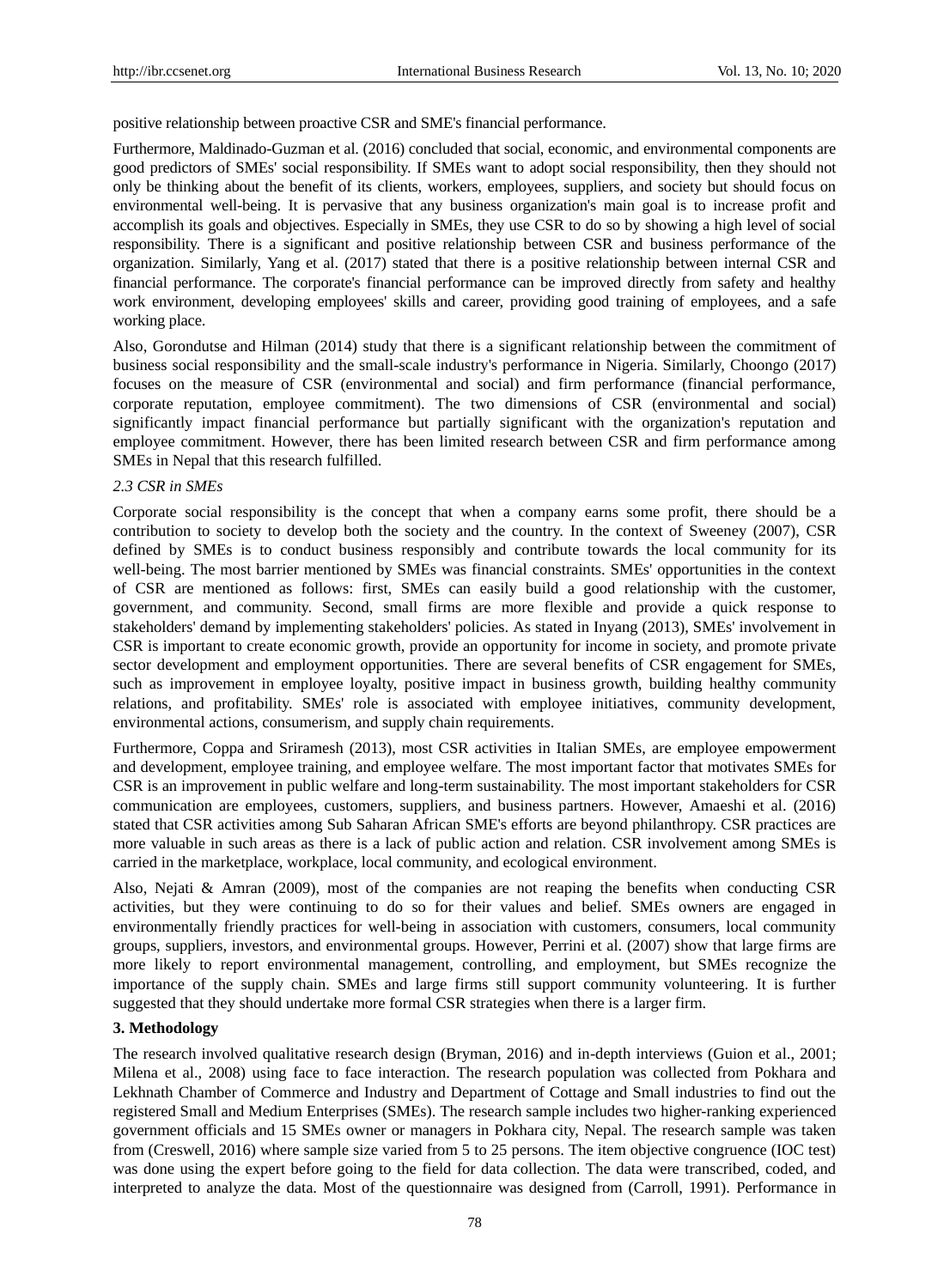terms of profitability influencing factors and CSR practice is explored from the interview opinion.

## **4. Results and Discussion**

## *4.1 Activities Related to Corporate Social Responsibilities*

The analysis was done to identify the activities related to corporate social responsibility among small and medium enterprises:

## 4.1.1 Employee Benefit

Employee benefit is the facilities provided to employees by the small and medium enterprises to improve their status and motivate them to provide good service to the customer. The facilities provided to the employees by small and medium enterprises are provident funds for their retirement plan, free checkup and medical expenses, free training programs which will help the company to develop new product development, providing rental facilities inside the boundary of the company, and providing education to employee families.

## 4.1.2 Donation Program

The donation program is activities related to contributing to society and improving society's standards. Programs include a blood donation program which will help reduce the crisis of blood in Nepal, providing a donation in terms of money, clothes, food, tents in natural calamities, health camp for the better health of people living in society, contribution in the construction of roads for the better facilities to the society.

## 4.1.3 Social Activities

Social activities are those activities that contribute towards the desire of the society that contributes to developing the economy and profitability of small and medium enterprises. Activities that include social activities are as follows providing sponsors to different events like sports, concerts, fair, and so on, scholarship to poor students, employing poor and hardworking people, empowering people by providing machines to help them survive, providing the equipment needed for the disabled people.

## 4.1.4 Environmental Activities

Environmental activities create awareness towards environmental issues in society and aim to make efficient use of natural resources. Activities include a tree plantation program to contribute to climate change, prevent soil erosion, decrease pollution, and clean around the surrounding.

## 4.1.5 Quality Products

The quality of the product helps to increase the goodwill of the small and medium enterprises, increased sales, customer satisfaction, and increase loyal customers. Quality of product has been provided to the customer to show customers that small and medium enterprises are ethical towards society.

There are many activities related to CSR in small and medium enterprises as follows employee benefit, donation program, social activities, environmental activities, and quality of the product.

## *4.2 Indicators of Legal Responsibilities*

The analysis was done to identify the indicators related to corporate social responsibility's legal responsibilities:

## 4.2.1 Product Quality Inspection

Product quality inspection is a process to check whether the product meets the quality requirement or not. It covers proper labeling and packaging, carton drop test, and functional testing. The Manufacturing industry of small and medium enterprises refers to the quality of the product by testing the products and getting acceptance from the government for the packaging of products. For the quality of the product in the manufacturing industry, there has been the renew of machine and check-in quality maintenance that will increase the efficiency of the machine and provide the good quality of the product.

## 4.2.2 Legal Standards

The legal standard is set into governmental laws and written by governmental officials. In small and medium enterprises, the legal standard can only be fulfilled by a collection of signatures from neighbors before registration, and then there will be registration in every government office that is needed. In every enterprise, they are paying tax at every end of the month after the audit, and then only the enterprise can be renewed. Small and medium enterprises are fulfilling the labor laws include the number of employees in terms of the rules and regulations provided by the government and paying salary higher than government policy.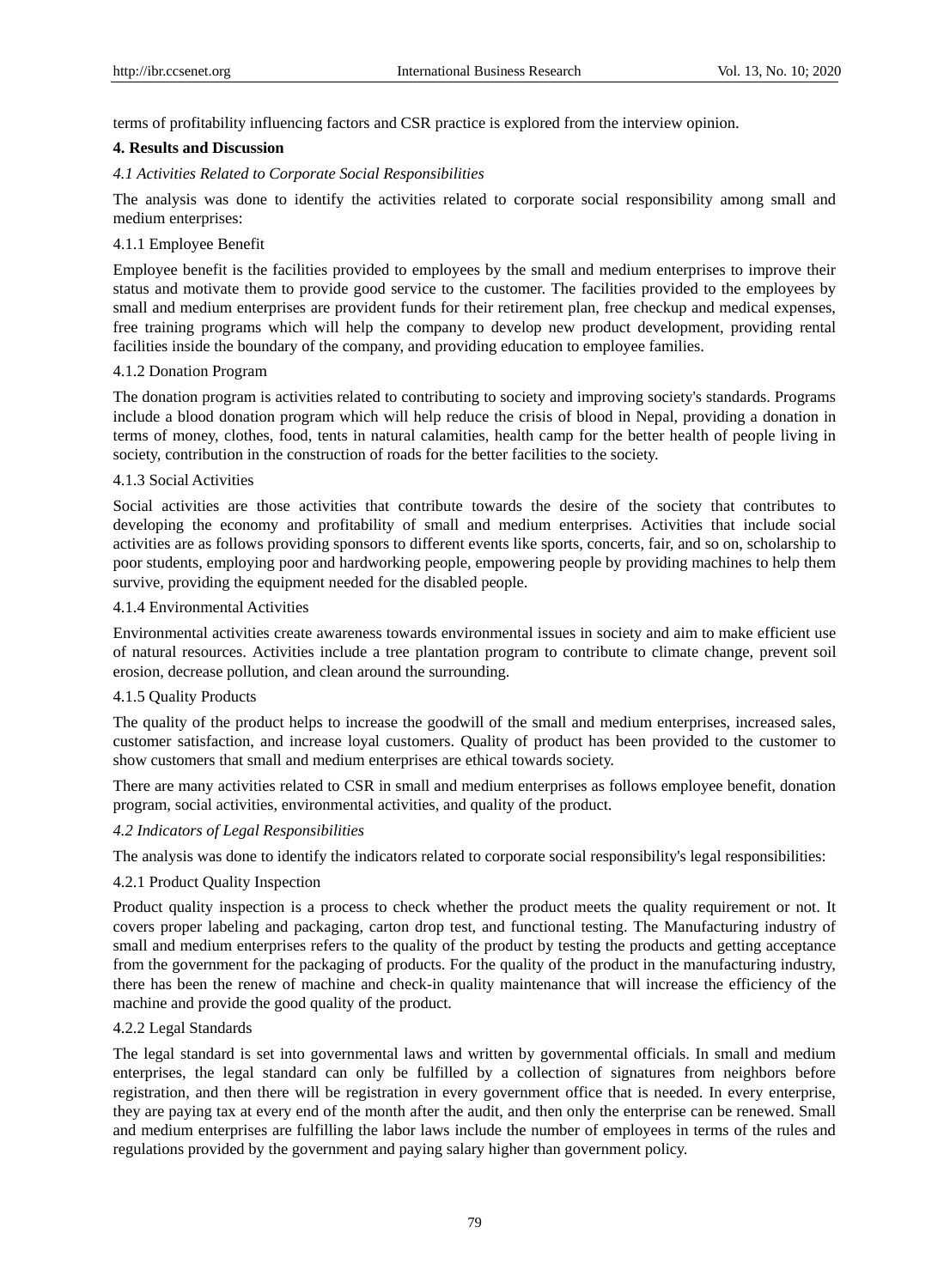#### 4.2.3 Environmental Laws

Environmental laws are mainly known as natural resources law that will protect the environment from damage. There are many small and medium enterprises that are focusing on environmental issues like air pollution, the health of people, the use of plastic, and sound pollution. They are focusing on cleaning the environment and doing tree plantation programs to make the environment good for society.

As per the discussion, product quality inspection, legal standard, and environmental laws are the key indicators of legal responsibilities of corporate social responsibility.

#### *4.3 Indicators of Philanthropic Responsibilities*

The analysis was done to identify the indicators related to Philanthropic responsibilities of corporate social responsibility are presented below:

#### 4.3.1 Donation

Donation is special money, food, clothes that are given to the charity that will help a person or society. The small and medium enterprise focuses on donation because it requires less money and can be done voluntarily. The donation has been made in many public awareness programs, providing education to the genuine student and school development. There is a unique way to provide donations in programs related to encouraging and promoting new entrepreneurs, promoting tourism like the Nepal 2020 sticker in the water bottle. There have been owners' activities towards society, like donations in proper road facilities and loans provided from enterprises with no interest rate.

#### 4.3.2 Competitive Salary

A competitive salary is in that company who can pay a salary above the competitor's market rate or salary for similar work in the same location. There has been a competitive salary in the company to encourage employee loyalty and promote employee engagement to increase firm profitability. Most of the small and medium enterprises working in the technical field explained that there had been a competitive salary because there are fewer workers involved in the technical field and hard to find the new employee who is highly experienced.

#### 4.3.3 Job Training Programs

Training programs are mostly designed to help employees gain their knowledge and develop their career of individual and organization growth. Small and medium enterprises mainly provide free training to employees who are in training period of job and provided a salary to them, those who are interested in innovation of new strategy when launching a new product and when adopting new technology. An increase in job satisfaction and employee motivation is the benefit of job training programs to increase profit.

As per the discussion, Donation, Competitive salary, and Job training programs are the key indicators of Philanthropic Responsibilities of corporate social responsibility.

#### *4.4 Indicators of Economic Responsibilities*

The analysis was done to identify the indicators related to Economic responsibilities of corporate social responsibility are presented below:

#### 4.4.1 Respond to a Customer Complaint

A customer complaint is an issue bought by the customer to find a solution through the company. Small and medium enterprises will help to improve the customer experience in the future and show customers that the company is planning or already find the solution. There is a quick response as soon as possible to customer complaints through troll no provided in the product packet. Small and medium enterprises have an advantage while responding to customer complaints is an increase in customer loyalty, a better understanding of customers, and improved communication with the customer.

#### 4.4.2 Market Expansion

Market expansion is mostly explained by the business growth strategy where business can be increased. In small and medium enterprises, there is an increase in the market by increasing investment by the owner of the enterprise to attract new customers. They focus on marketing by showing their product in the industrial business fair to have a wider customer base. They focus on increasing profit by market expansion to create opportunities and to increase the customer base.

#### 4.4.3 Quality of the Product

The product's quality is the product that meets the expectation of customers and meets competition in the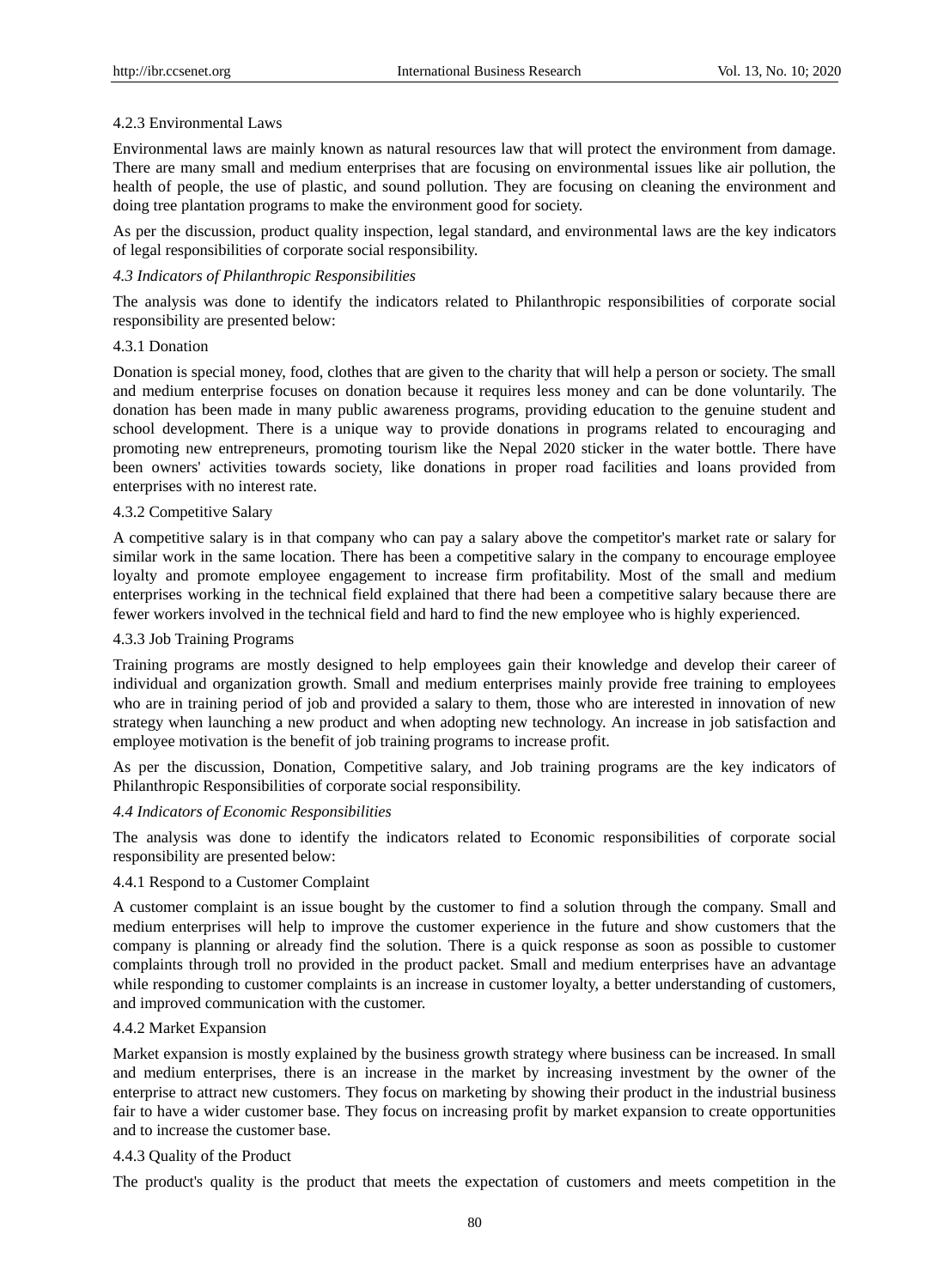marketplace. In small and medium enterprises, they focus on the good quality of input to get a good quality of output to increase the price. Selling products like water is a sensitive product that should have a good quality because it is mostly related to health issues, which will establish a reputation for the customer. The production of the product is shown to the people and field visits of students so that they can be aware of the product quality issues to increase customer satisfaction.

## 4.4.4 Stakeholders Satisfaction

Stakeholder's satisfaction includes customer and employee satisfaction. In Small and medium enterprises, customer satisfaction who reported experience with the firm, its services, and products exceed the satisfaction goal. Employee satisfaction is whether employees are happy by fulfilling their needs and desire at work will increase productivity and less job stress. Customer satisfaction through motivation leads to increased sales, increased profit, increased word of mouth, stable sales revenue, and a stronger relationship between staff and customers.

As per the discussion, respond to customer complaints, market expansion, quality of the product, and stakeholder satisfaction are key indicators of corporate social responsibility's economic responsibilities.

## *4.5 Indicator of Ethical Responsibilities*

The analysis was done to identify the indicators related to Ethical responsibilities of corporate social responsibility are presented below:

## 4.5.1 Correct Information to Customers

Customer retention and satisfaction are the most important component of a healthy and successful business. That can only be gained through correct information provided to customers. In small and medium enterprises, they focus on society's concept of the company is good, so they provide the information like date of expiry, ingredients used in the product, the weight of the product, and how to use the product. There is an increase in trust and loyalty of customers towards the enterprises with the help of correct information to the customer that leads to an increase in firm profitability.

#### 4.5.2 Fair Employee Evaluation

Fair employee evaluation is a way that will increase the trust of employees towards the company and satisfy the employees to increase firm profitability. Small and medium enterprises often talk with employees weekly or monthly and provide more and more feedback to them. The owner or manager gives the employee a chance to express their perspectives and let the employee know that owner or manager are interested in employees view.

#### 4.5.3 Trustworthy Company

A trustworthy company is a reputed company that can be reliable and trusted. Small and medium enterprises are mostly providing quality products or improving products' quality to increase customer satisfaction and loyalty towards the enterprises that will lead customers to trust the enterprises. Employees are provided health insurance, housing facilities that will increase employees' trust towards the enterprises and lead to an increase in firm profitability. They build their employees in their company by providing training to them rather than hiring employees from other companies to provide trust to the employees.

As per the discussion, Correct information to customers, fair employee evaluation, and trustworthy company are the key indicators of corporate social responsibility's ethical responsibilities.

### *4.6 Most Important Dimension of CSR and the Firm's Profitability*

The analysis was done to identify the most important dimension of CSR is presented below:

#### 4.6.1 Ethical Responsibilities

In today's business environment, managers or workers are expected to do what is right and fair to avoid harming others. In small and medium enterprises, to have a positive image of business must commit to operating in an ethical foundation. It relates to fair market practice in price and customer treatment, showing respect to the surrounding environment and treatment of employees to increase firm profitability. In small and medium enterprises providing correct information, fair evaluation of employees, and becoming a trustful company has been the most important factor in increasing firm profitability.

#### 4.6.2 Economic Responsibilities

The basic responsibility of a business organization is to increase its profit to the maximum point that contributes to shareholders and the country's economy. In small and medium enterprises, components like providing quick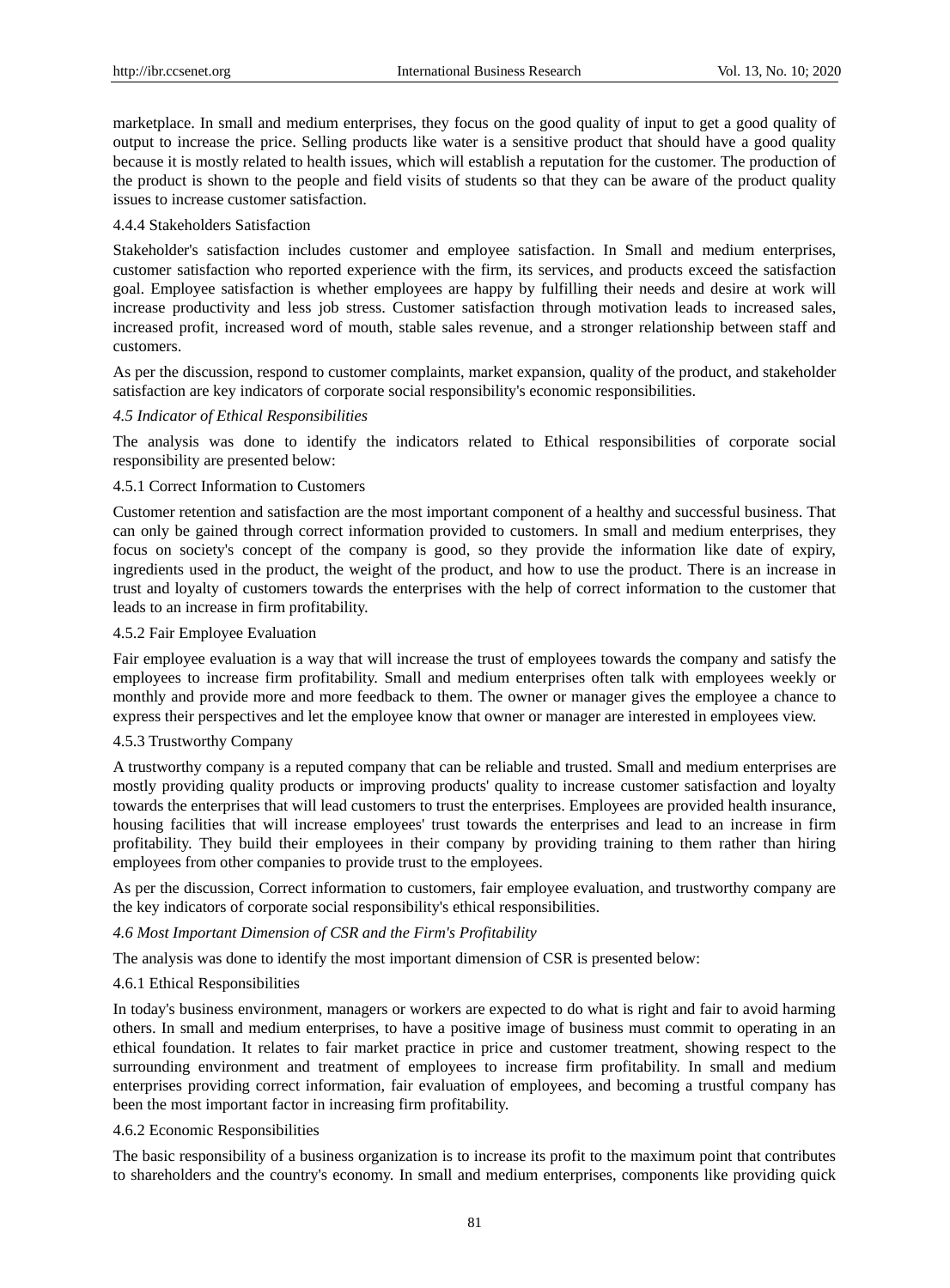responses to customers, good quality of the product, and customer satisfaction are the most important factor to increase firm profitability. Economic responsibility is important because if the enterprise is not in profit, then the enterprise cannot meet other responsibilities towards society.

## 4.6.3 Legal Responsibilities

Legal responsibilities are the responsibility to obey the rules and regulations of the government. In Nepal's Small and Medium enterprises, they are following the rules like collecting the signatures from neighbors before registration, paying tax at the end of the month, and then renewing the enterprises. There has been testing the quality of the product, renewal of the machine, and check-in quality maintenance.

As per the discussion, the most important dimension is Ethical responsibilities followed by Economic responsibilities and Legal responsibilities of corporate social responsibility.

## 4.6.4 Profitability

Profitability has been measured on a Likert scale 1: Very low profit, 2: Low profit, 3: Normal profit, 4: High profit, 5: Very high profit. Most of the respondent describe as there is normal profit due to the growing stage in the market followed by high profit due to increase in sales with high margin, low profit due to competition in the market, very high profit due to enterprises mostly focuses on profit and very low profit due to high expenses.

## *4.7 Problems and Ways to Improve SMEs' Effective Performance*

An investigation was made on identifying the problem faced by SMEs, and the solution to the problem from the side of SMEs and government is presented below:

## 4.7.1 Market Issue

There is a more negative impact on the market for small and medium enterprises where society only sees the negative part of the enterprises, not the positive impact in society. Some small and medium enterprises are not registered yet to pay government tax and have not to focus on corporate social responsibility that creates a negative impact on all small and medium enterprises in the market. The solution for this is the government should act quickly about the tax policy and make the market competitive. Government officials should focus on if the company is registered or not. The government should help the company grow by providing them facilities when they are in bad condition to make a positive impact on the market of small and medium enterprises. Motivating small and medium enterprises by taking the name of the company in a mass of people. Government officials ensure that the company that is not registered yet will be closed and must pay tax according to the government policy.

#### 4.7.2 Society Issue

There is a high expectation of society beyond the budget of an enterprise. The budget is allocated according to the company's profit or investment, and there is less investment in small and medium enterprises. There is an expectation of society, and enterprises are limited to program like health camp and blood donation. The solution for this is there is more expectation of society. Still, society should be aware of the company's investment and profit so that they can ask according to the company's budget. Society should expect new ideas in small and medium enterprises like promote new entrepreneurs and unite with the society to have a unique idea to develop a society. Government officials explain that they are planning to increase small and medium enterprises to contribute to society.

#### 4.7.3 Government Issue

There is a corporate social responsibility policy according to the foreign country that creates a misunderstanding between the government and small and medium enterprises. Government officials did not think about the condition of enterprises in Nepal for the contribution towards society. Lack of education in small and medium enterprises has been seen because of a lack of government providing the importance of technical employees. Some employees have technical knowledge that goes abroad for their work, and there is a lack of employees in Nepal. The owner or manager has less information about the Corporate social responsibility towards society. Focus that there is a lack of information and lack of employees in small and medium enterprises. The problem is a conflict between the government and small and medium enterprises about the policy. The solution for this is that the government should have its policy. That should be applicable for every small and medium enterprise like they can categorize the responsibility according to the investment or the profit of the enterprises to be involved in corporate social responsibility. Training programs should be provided by the government to technical employees and motivate them to work in own country because it will decrease the cost of small and medium enterprises and it will help to fulfill the need of employee as well as it will encourage owner or manager to invest more in corporate social responsibility. To provide education and flow of information to small and medium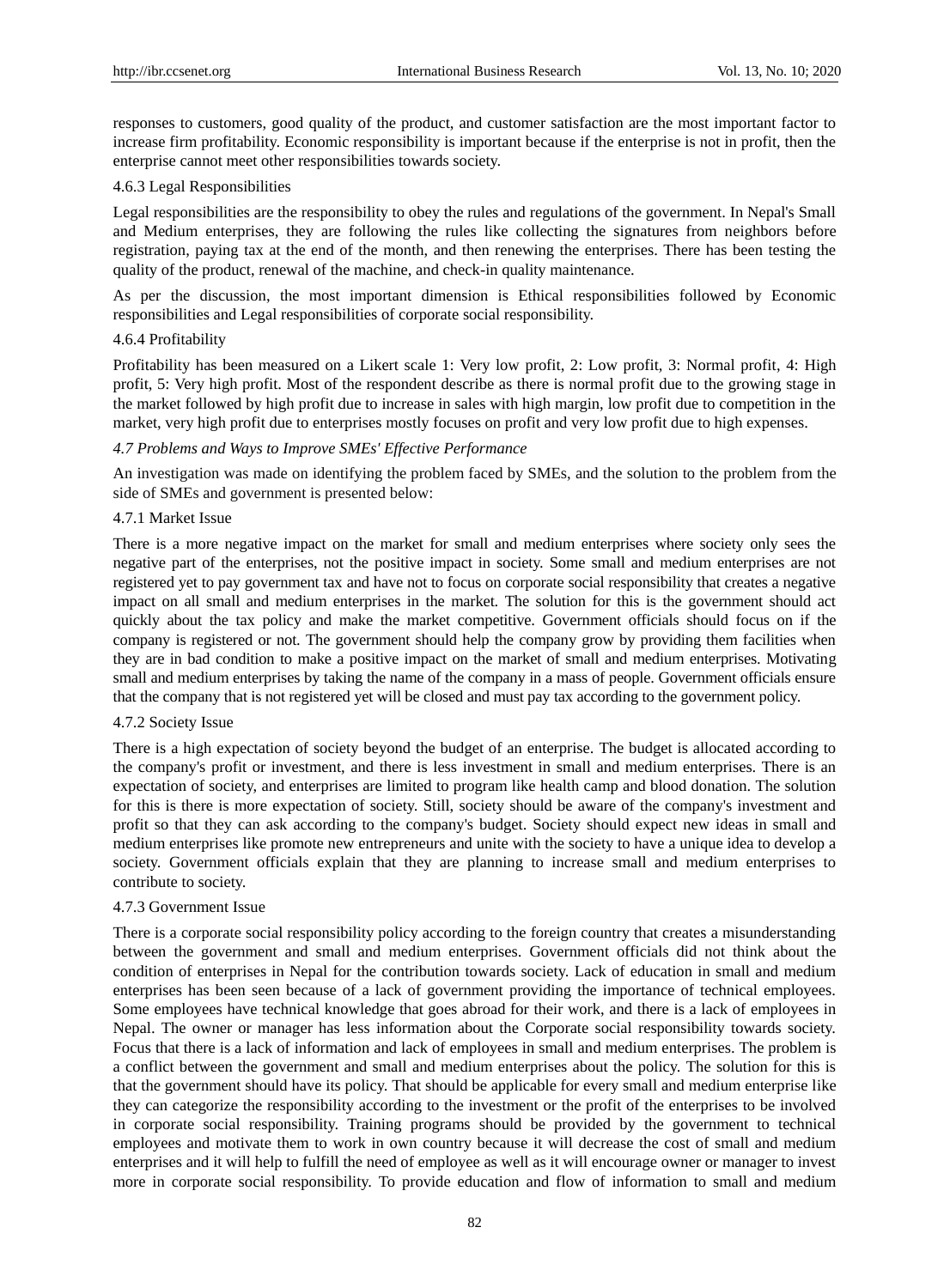enterprises about corporate social responsibility should be clear and motivate enterprises to do it.

As per the discussion, market issues, social issues, and government-issue are the major problem while implementing corporate social responsibility.

#### **5. Conclusion and Recommendation**

There are many activities related to corporate social responsibility that has been done by small and medium enterprises where most of the activities related to donation program followed by an employee benefit, social activities, environmental activities, and less preferred activities are quality of the product. There is three most important conclusion as follows. First legal responsibilities, most enterprises prefer legal standards to be fulfilled and followed by product quality inspection and environmental laws to be executed. In philanthropic responsibilities, most enterprises prefer donations followed by job training programs and a competitive salary. In Economic responsibilities, most enterprises prefer the quality of products followed by stakeholder's satisfaction, market expansion, and customer complaints. In ethical responsibilities, most enterprises prefer a trustworthy company followed by correct information to customers, fair employee evaluation. Second, Adhikari et al. (2016) concluded that there is a change from the philanthropic domain to the economic domain. However, in this study, ethics is the most important factor followed by economic, legal, and philanthropic responsibilities. Third, small and medium enterprises have issues in the market level, societal level, and government level that can be solved through ease in registering enterprises and improving government policy. It will bring more enterprises to the mainstream level under government subsidiaries, which will contribute more to society's betterment. In a further research study of CSR on a large scale, the result may be different from this research. The research should include quantitative and qualitative methods so that the research will be more effective.

#### **References**

- Adhikari, D. R., Gautam, D. K., & Chaudhari, M. K. (2016). Corporate social responsibility domains and related activities in Nepalese companies. *International Journal of Law and Management*. https://doi.org/10.1108/IJLMA-08-2015-0044
- Agyemang, O. S., & Ansong, A. (2017). Corporate social responsibility and firm performance of Ghanaian SMEs. *Journal of Global Responsibility*. https://doi.org/10.1108/JGR-03-2016-0007
- Amaeshi, K., Adegbite, E., Ogbechie, C., Idemudia, U., Kan, K. A., Issa, M., & Anakwue, O. I. (2016). Corporate social responsibility in SMEs: a shift from philanthropy to institutional works? *Journal of business Ethics, 138*, 385-400. https://doi.org/10.1007/s10551-015-2633-1
- Asian Development Bank. (2020). *Poverty Data: Nepal*. Retrieved May 15, 2020, from https://www.adb.org/countries/nepal/poverty
- Baniya, R., Thapa, B., & Kim, M. S. (2019). Corporate Social Responsibility Among Travel and Tour Operators in Nepal. *Sustainability, 11*, 2771. https://doi.org/10.3390/su11102771
- Biggs, S., & Messerschmidt, D. (2005). Social responsibility in the growing handmade paper industry of Nepal. *World Development, 33*, 1821-1843. https://doi.org/10.1016/j.worlddev.2005.06.002
- Bista, I. (2019). *SMEs Financing in Nepal: Five key findings of the report.* Nepal Economic Forum.
- Bryman, A. (2016). *Social research methods.* Oxford university press.
- Carroll, A. B. (1991). The pyramid of corporate social responsibility: Toward the moral management of organizational stakeholders. *Business horizons, 34*, 39-48. https://doi.org/10.1016/0007-6813(91)90005-G
- CEIC. (2020). *Nepal Unemployment Rate*. Retrieved May 15, 2020, from https://www.ceicdata.com/en/indicator/nepal/unemployment-rate
- Chapagain, B. R. (2008). Management views on corporate social responsibility in commercial banks of Nepal. *Socio Economic Development Panorama, 1*, 119-130.
- Chapagain, B. R. (2010). Corporate social responsibility: evidence from Nepalese financial service and manufacturing sectors. *Economic Journal of Development Issues*, 9-20. https://doi.org/10.3126/ejdi.v11i0.6103
- Choongo, P. (2017). A longitudinal study of the impact of corporate social responsibility on firm performance in SMEs in Zambia. *Sustainability, 9*, 1300. https://doi.org/10.3390/su9081300
- Ciliberti, F., Pontrandolfo, P., & Scozzi, B. (2008). Investigating corporate social responsibility in supply chains: a SME perspective. *Journal of cleaner production, 16*, 1579-1588. https://doi.org/10.1016/j.jclepro.2008.04.016